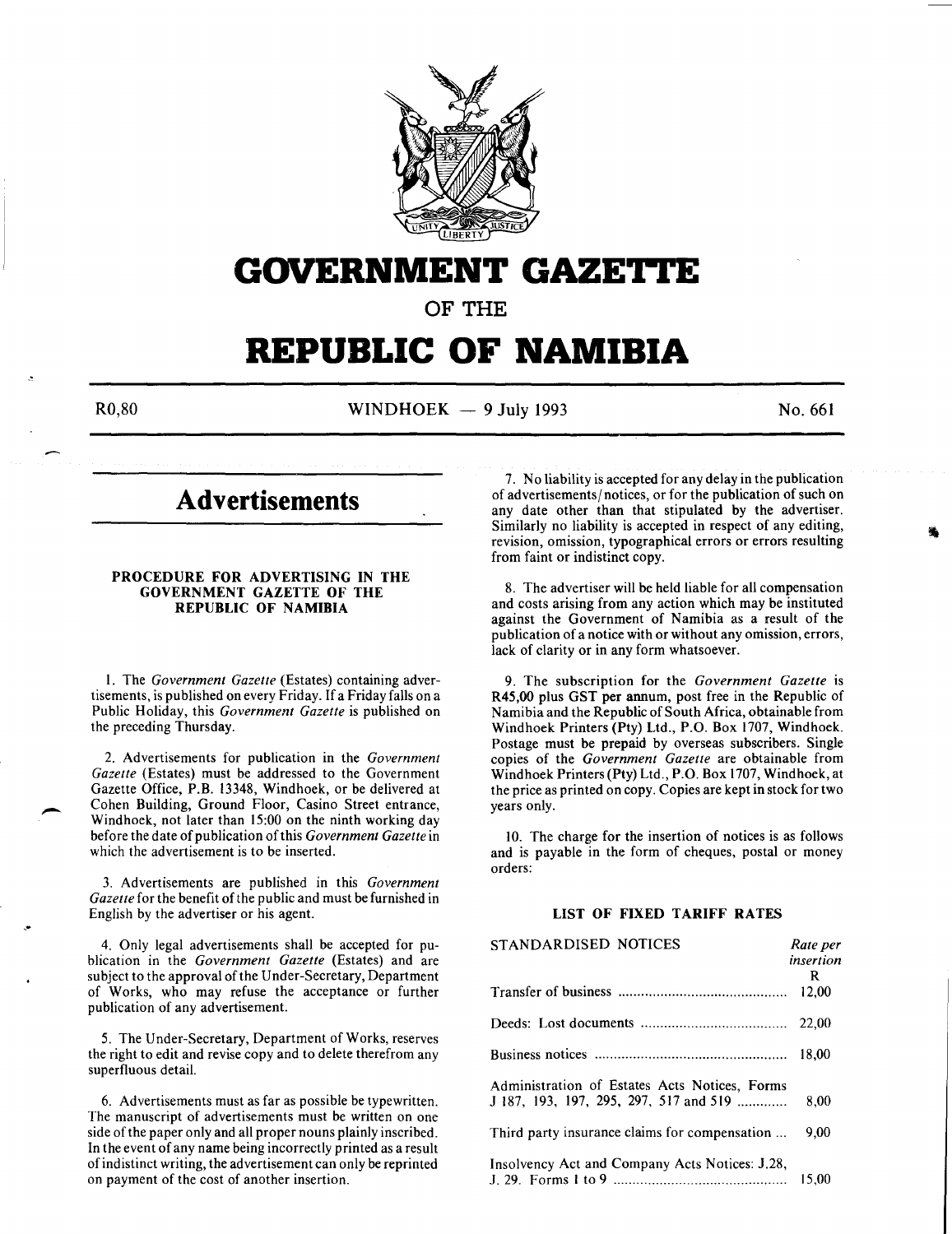| $J.B.$ - Forms 2 and 6 - additional statements<br>according to word count table, added to the basic<br>traffic.                                                                                        |        |
|--------------------------------------------------------------------------------------------------------------------------------------------------------------------------------------------------------|--------|
| Change of name (two insertions)                                                                                                                                                                        | 108,00 |
| Naturalisation notices (including a reprint for the                                                                                                                                                    | 8.00   |
| Unclaimed moneys - only in the Government<br>Gazette, closing date 15 January (per entry of                                                                                                            | 3.00   |
|                                                                                                                                                                                                        | 18,00  |
|                                                                                                                                                                                                        | 8.00   |
| NON-STANDARDISED NOTICES                                                                                                                                                                               |        |
| Company notices:                                                                                                                                                                                       | R      |
| Short notices: Meetings, resolutions, offers of<br>compromise, conversions of companies, voluntary<br>windings-up, et.: closing of members' registers<br>for transfer and/or declarations of dividends | 40,00  |
| Declaration of dividends with profit statements,                                                                                                                                                       | 90,00  |
| Long notices: Transfers, changes in respect of<br>shares or capital, redemptions, resolutions, volun-                                                                                                  | 120,00 |

#### FORM J 187 LIQUIDATION AND DISTRIBUTION ACCOUNTS IN DECEASED ESTATES LYING FOR INSPECTION

In terms of section 35(5) of Act 66 of 1965, notice is hereby given that copies of the liquidation and distribution accounts (first and final, *unless otherwise stated)* in the estates specified below will be open for the inspection of all persons interested therein for a period of 21 days (or shorter or longer if *specially stated)* from the date specified or from the date of publication hereof, whichever may be the later, and at the offices of the Master and Magistrates as stated.

Should no objection thereto be lodged with the Master concerned during the specified period, the executors will proceed to make payments in accordance with the accounts.

75;93 KEHRER Dieter Wolfgang, 490103 01 0043 2, No. 23 Henry Kaltenbrunn Street, Windhoek. Windhoek, Windhoek. E.G. Kaschik, Executor Testamentary, P.O. Box 7, Windhoek.

404/92 GOLLEY Benedictus Ambrosius, 520702 09 0005 I, Karasburg. Dorothea Golley, 540612 08 0053 I. Karasburg, Windhoek. First National Trust. P.O. Box 448, Windhoek.

200/93 FOSTER Hendrika Wilhelmina, 640615 01 0014 5, Keetmanshoop. Keetmanshoop, Windhoek. Bank Windhoek Ltd., Estate and Trust Department P.O. Box 15, Windhoek.

|                                                                                                       | 40.00                   |
|-------------------------------------------------------------------------------------------------------|-------------------------|
| Liquidators' and other appointees' notices                                                            | 25,00                   |
| SALES IN EXECUTION AND OTHER PUBLIC SALES:                                                            |                         |
|                                                                                                       | 65,00                   |
| Public auctions, sales and tenders:                                                                   | 22,00<br>54.00<br>82.00 |
| <b>ORDERS OF THE COURT:</b>                                                                           |                         |
| Provisional and final liquidations or sequestra-<br>Reduction or change in capital mergers, offers of | 50.00                   |
|                                                                                                       | 120,00                  |
| Judical managements, curator bonis and similar                                                        | 120,00                  |
|                                                                                                       | 15.00                   |
| Supersession and discharge of petitions (J. 158)                                                      | 15,00                   |

II. The charge for the insertion of advertisements other than the notices mentioned in paragraph 10 is at the rate of R3,00 per em double column. (Fractions of a em must he calculated as a em).

12. No advertisements shall be inserted unless the charge is prepaid. Cheques, drafts, postal or money orders must be made payable to the Under-Secretary, Department of Works, Private Bag 13348, Windhoek.

195;93 KAISER Siegrid Helga, 221023 01 0004 6, Swakopmund. Swakopmund, Windhoek. First National Trust, P.O. Box 448, Windhoek.

225/93 STEDTLER (born Gille) Frieda Luise, 040518 01 0001 0, Otjiwarongo. Otjiwarongo, Windhoek. Standard Bank Namibia Ltd., (Registered Bank), Trustee Branch, P.O. Box 2164, Windhoek.

515/92 STRAUSS Cornelius Gerhard, 690830 02 0022 4, Windhoek. Jannetjie Annette Doreen Strauss, 660715 08 0027 4. Windhoek, Windhoek. First National Trust, P.O. Box 448, Windhoek.

82;93 BLUME Jochen, 250209 01 0007 7. No. I Arandis Street, Swakopmund. Gertrud lrmgard Blume (born Keppke), 310926 01 0005 2. Redrawn. Swakopmund. Windhoek. Van der Westhuizen & Greeff, P.O. Box 47. Otjiwarongo.

113/93 WILCKENS Wolfgang Christoph Matthias. 090321 01 0006 1. Farm Ongangasemba, District Otjiwarongo. Otjiwarongo, Windhoek. Vander Westhuizen & Greeff, P.O. Box 47, Otjiwarongo.

197/93 AHRENS Frieda Hermine. 040211 01 0004 2. c/o Susanne Grau Heim. Windhoek. Windhoek. F.M. Oehl-Trust P.O. Box 133, Windhoek.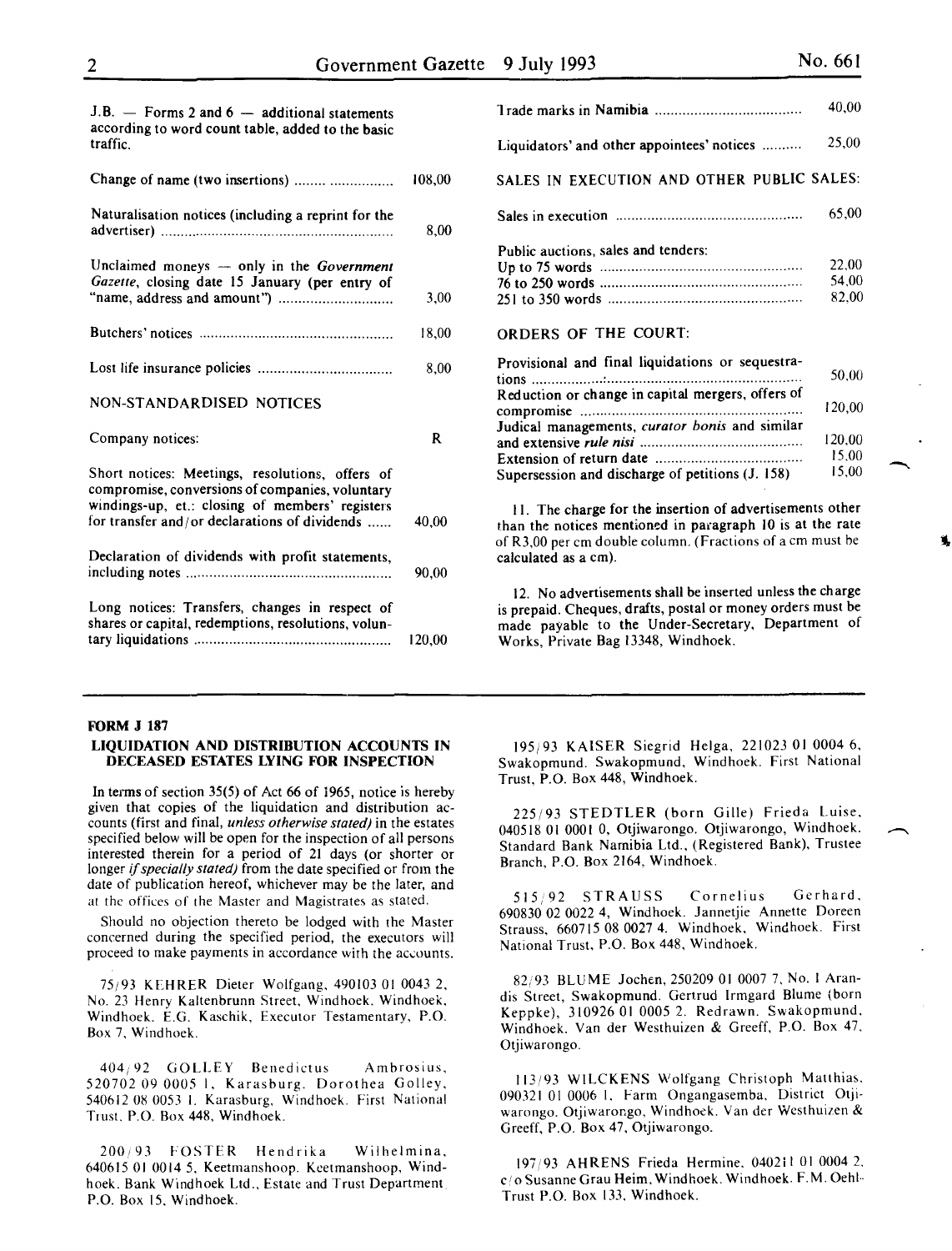427192 BULLIK Brunnischlawia, (Brunnislavia, Bruneslavia), 210930 01 0008 1, District Gobabis. Gobabis, Windhoek. Bank Windhoek Ltd., (Estate and Trust Department), P.O. Box 15, Windhoek.

568192 HORN Robert Frederick Michael, 381010 01 0111 6, Windhoek. Windhoek. Mrs. J.M. Horn, Executrix, P.O. Box 30281, Pioneerspark, Windhoek.

FORM J 193

# NOTICE TO CREDITORS IN DECEASED ESTATES

All persons having claims against the estates mentioned below are hereby called upon to lodge their claims with the executors concerned, within 30 days (or otherwise as indicated) calculated from the date of publication hereof. The information is given in the following order: Estate number, surname and christian names, date of birth, identity number, last address, date of death; surviving spouse's names, surname, date of birth and identity number; name and address of executor or authorised agent, period allowed for lodgement of *claims* if *other than 30 days.* 

281/93 VAN TONDER Catharina Petronella, Windhoek, 8 January 1910, 100108 01 0005 7, Gobabis, 23 May 1993. F.M. Oehl-Trust, P.O. Box 133, Windhoek.

253193 SISANDE Theofillus, Windhoek, 10 February 1932,320210 II 0005 4, Erf4722, Katutura, 18 May 1993. Maria Luise Sisande, 22 February 1929. J.C. van Wyk, Suite 307, 3rd Floor, City Centre, P.O. Box 3273, Windhoek. 30 Days.

ALBERTS Philippus Petrus Hermanus, Windhoek, 29 May 1905, 050529 01 0001 7, Otjiwarongo, 13 May 1993. Mara Engela Elizabeth Alberts. Bank Windhoek Ltd., (Estate and Trust Department), P.O. Box 15, Windhoek.

279193 GROBBELAAR Pieter Jacobus, Windhoek, 18 December 1916, 161218 01 0005 9, Windhoek, 28 May 1993. Hester Cornelia Grobbelaar, 21 December 1920, 201221 00 1000 8. First National Trust, P.O. Box 448, Windhoek.

301193 RUGHEIMER Hellmut, Windhoek, II February 1937, 370211 01 0019 4, Farm Neuhof-Kowas, district Windhoek, 12 June 1993. F.M. Oehi-Trust, P.O. Box 133, Windhoek.

258/93 OBERHOLSTER Petrus Johannes Abraham, Windhoek, 26 July 1917, 170726 01 0004 6, Farm Nous, district Keetmanshoop, 18 May 1993. J. Oberholster, *cl* o Rissik & Cox, lOth Avenue, P.O. Box 8, Karasburg.

304193 SCHOONBEE Stefanus Jacobus, Windhoek, 9 March 1931, 310309 01 0010 7, Witvlei, *5* June 1993. Lourensina Martina du Plessis Schoonbee. F.M. Oehl-Trust, P.O. Box 133, Windhoek.

31 *193* VRIES Cliff Charles, Windhoek 23 September 1971,710923 08 0023 2, Keetmanshoop, 29 February 1992. F.M. Oehl-Trust, P.O. Box 133, Windhoek.

256193 MEYER Hans Ludwig Heinrich Gerd, Windhoek, Il July 1910, 100711 01 0016 3, Uhland Street, Windhoek, 26 May 1993. Ute Brigitte Hannelore Meyer, Uhland Street, P.O. Box 2874, Windhoek. Lorentz & Bone, Standard Bank Chambers, Independence Avenue, P.O. Box 85, Windhoek.

#### FORM J28

# ESTATES OR COMPANIES SEQUESTRATED OR WOUND UP PROVISIONALLY

Pursuant to section 17(4) of the Insolvency Act 1936, section 356(1) of the Companies Act 1973, notice is hereby given by the Master of the High Court, NAMIBIA, that estates or companies mentioned below have been sequestrated or wound up provisionally by order of the said Court.

The particulars are given in the following order: Number of estate or company / name and description of estate or company / date upon which order was made and upon the application of.

W15/93 Desert Constructions (Proprietary) Limited. 25 June 1993. Basil Starke Holdings (Proprietary) Limited.

Wl4193 Imexco (Proprietary) Limited. 25 June 1993. Romatex Limited, *tl* a Feltex Foam, Industria.

NOTICE OF TRANSFER OF BUSINESS LICENCE

KINDLY TAKE NOTICE that application will be made at the next sitting of the Licensing Court at Rehoboth, for the transfer of the General Dealer, Patent Medicine, Tobacco by Retail, Fresh Products, Aerated and Mineral Water Licences held by MRS. LOUISA H. FARMER who traded as LOUPET KAFEE at Farm Kauchas No. 371, Rehoboth District, to MRS. ELONA M. HAM-MERSLAG who will trade as LOUPET KAFEE on the same farm for her own account.

SIGNED at REHOBOTH on the 27th day of April 1993.

E.M. HAMMERSLAG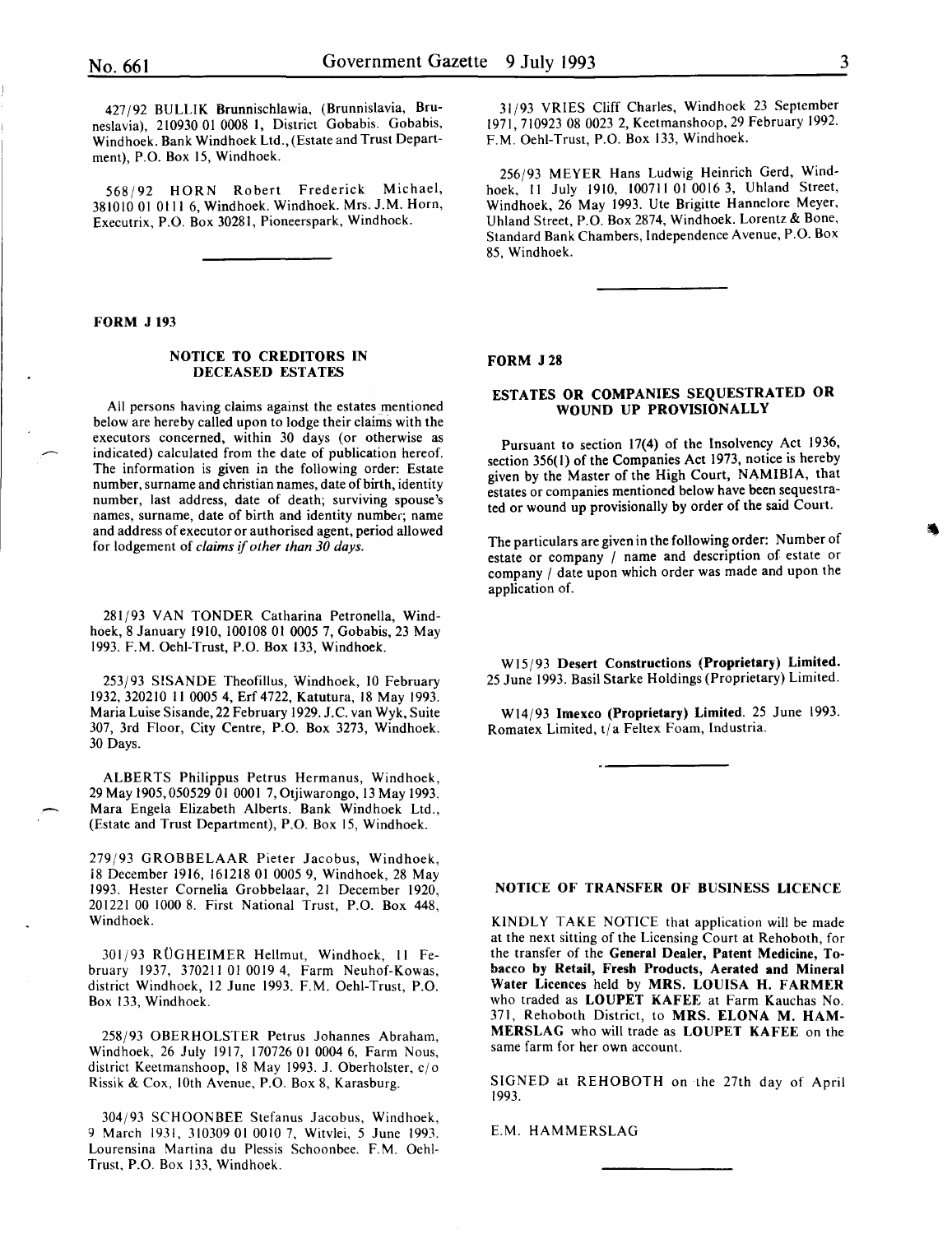# IN THE HIGH COURT OF NAMIBIA

In the matter between:

|     | SWA BUILDING SOCIETY        | <b>Plaintiff</b> |
|-----|-----------------------------|------------------|
| and |                             |                  |
|     | <b>ISAK NIKLAAS DROTSKY</b> | Defendant        |

# NOTICE OF SALE IN EXECUTION

Pursuant to a Judgement of the above Honourable Court granted on the 4th of June 1993, the following immovable property will be sold without reserve and "voetstoots" by the Deputy Sheriff of the District of Windhoek on Friday, the 23rd day of July 1993,at09:30,at ErfNo. 3898,(a Portion of Consolidated Erf 1646), Windhoek Township, No. 86 Okahandjaweg, Windhoek.

| <b>CERTAIN</b> | Erf 3898, (a Portion of Consolidated |  |
|----------------|--------------------------------------|--|
|                | Erf 1646), Windhoek Township;        |  |

| <b>SITUATE</b> | In the Municipality of Windhoek |
|----------------|---------------------------------|
|                | Registration Division "K".      |

The "Conditions of Sale-in-Execution" will lie for inspection at the office of the Deputy Sheriff at Windhoek and at the Head Office of Plaintiff at Windhoek and Plaintiff's Attorneys, Fisher, Quarmby & Pfeifer, at the undermentioned address.

DATED at WINDHOEK this 25th day of June 1993.

(Sgd.) E.H. PFEIFER FISHER, QUARMBY & PFEIFER ATTORNEYS FOR PLAINTIFF 108 SWABS Building Post Street Windhoek

#### IN THE HIGH COURT OF NAMIBIA

In the matter between:

| SWA BUILDING SOCIETY     | Plaintiff |
|--------------------------|-----------|
| and                      |           |
| SIMSON TAREEKUJE TJITAVI | Defendant |

# NOTICE OF SALE IN EXECUTION

Pursuant to a Judgement of the above Honourable Court granted on the 28th of May 1993, the following immovable property will be sold without reserve and "voetstoots" by the Deputy Sheriff of the District of Windhoek on Friday, the 23rd day of July 1993, at 10:00, at Erf No. 1693, Okuryangava Township, (Extension No.3), Omungwundi Street, Windhoek.

CERTAIN Erf No. 1693, Okuryangava Township, (Extension No. 3);

SITUATE In the Municipality of Windhoek Registration Division "K".

The "Conditions of Sale-in-Execution" will lie for inspection at the office of the Deputy Sheriff at Windhoek and at the Head Office of Plaintiff at Windhoek and Plaintiff's Attorneys, Fisher, Quarmby & Pfeifer, at the undermentioned address.

DATED at WINDHOEK this 25th day of June 1993.

(Sgd.) E.H. PFEIFER FISHER, QUARMBY & PFEIFER ATTORNEYS FOR PLAINTIFF 108 SWABS Building Post Street Windhoek

#### IN THE HIGH COURT OF NAMIBIA

In the matter between:

SWA BUILDING SOCIETY and JOHANNES EISEB Plaintiff

Defendant

# NOTICE OF SALE IN EXECUTION

Pursuant to a Judgement of the above Honourable Court granted on the 28th of May 1993, the following immovable property will be sold without reserve and "voetstoots" by the Deputy Sheriff of the District of Windhoek on Friday, the 23rd day of July 1993, at 10:30, at Erf No. 1422, Wanaheda Township, (Extension No.6), Don Street, Windhoek.

| <b>CERTAIN</b> | Erf No. 1422, Wanaheda Township,<br>$(Extension No. 6)$ ; |
|----------------|-----------------------------------------------------------|
| <b>SITUATE</b> | In the Municipality of Windhoek                           |

In the Municip Registration Division "K".

The "Conditions of Sale-in-Execution" will lie for inspection at the office of the Deputy Sheriff at Windhoek and at the Head Office of Plaintiff at Windhoek and Plaintiff's Attorneys, Fisher, Quarmby & Pfeifer, at the undermentioned address.

DATED at WINDHOEK this 25th day of June 1993.

(Sgd.) E.H. PFEIFER FISHER, QUARMBY & PFEIFER ATTORNEYS FOR PLAINTIFF 108 SWABS Building Post Street Windhoek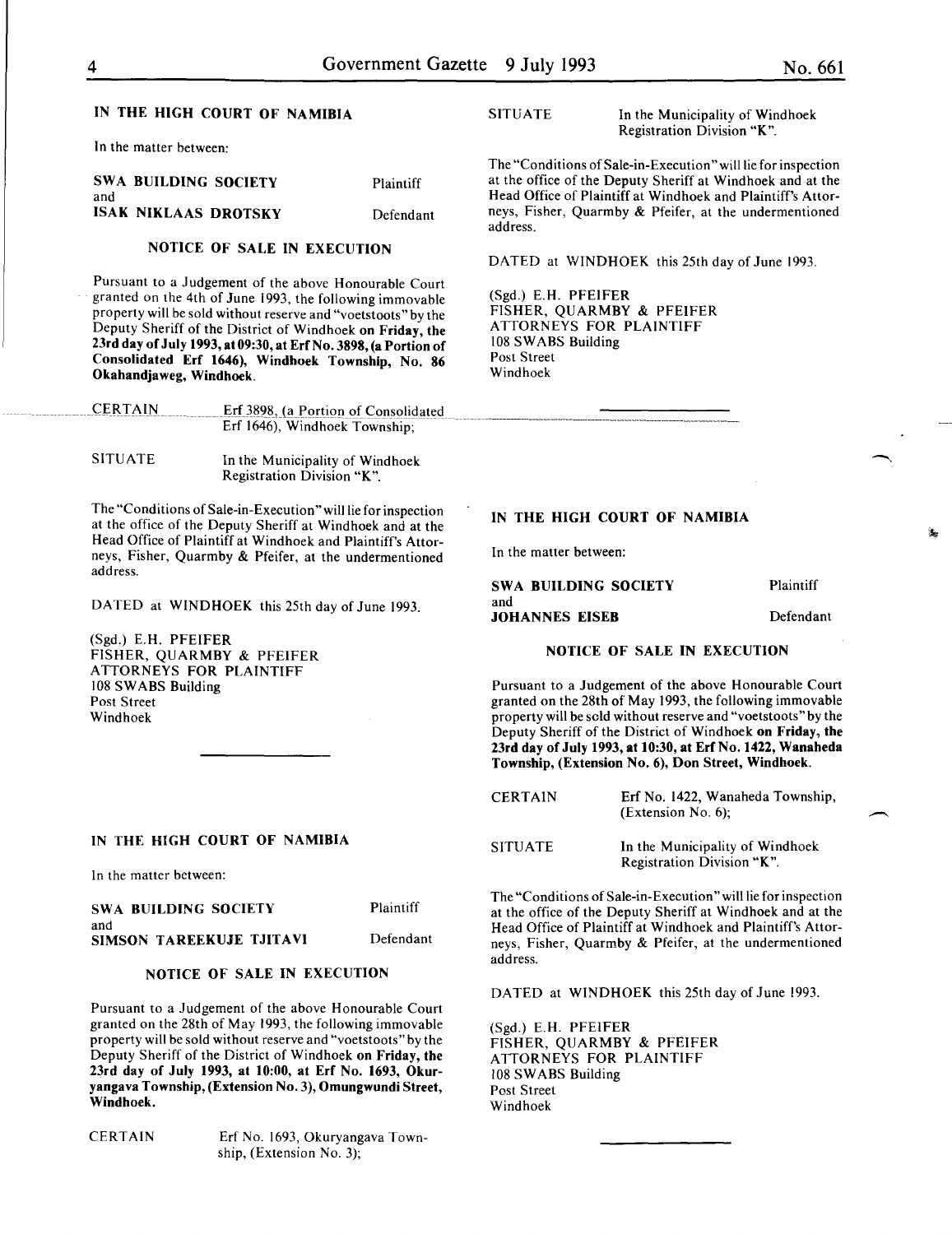# IN THE HIGH COURT OF NAMIBIA

In the matter between:

| SWA BUILDING SOCIETY | Plaintiff |
|----------------------|-----------|
| and                  |           |
| FERDINAND AKWENYE    | Defendant |

## NOTICE OF SALE IN EXECUTION

Pursuant to a Judgement of the above Honourable Court granted on the 28th of May 1993, the following immovable property will be sold without reserve and "voetstoots" by the Deputy Sheriff of the District of Windhoek on Friday, the 23rd day of July 1993, at 11:00, at Erf No. 3574, Katutura Township, (Extension No. 14), P.A. de Wet Street, Windhoek.

| <b>CERTAIN</b> | Erf No. 3574, Katutura Township<br>$(Extension No. 14)$ : |
|----------------|-----------------------------------------------------------|
|                |                                                           |

SITUATE In the Municipality of Windhoek

The "Conditions of Sale-in-Execution" will lie for inspection at the office of the Deputy Sheriff at Windhoek and at the Head Office of Plaintiff at Windhoek and Plaintiff's Attorneys, Fisher, Quarmby & Pfeifer, at the undermentioned

Registration Division "K".

DATED at WINDHOEK this 25th day of June 1993.

(Sgd.) E.H. PFEIFER FISHER, QUARMBY & PFEIFER ATTORNEYS FOR PLAINTIFF 108 SWABS Building Post Street Windhoek

IN THE HIGH COURT OF NAMIBIA

In the matter between:

address.

-

| SWA BUILDING SOCIETY | Plaintiff |
|----------------------|-----------|
| and                  |           |
| HANS-PETER SAGELL    | Defendant |

#### NOTICE OF SALE IN EXECUTION

Pursuant to a Judgement of the above Honourable Court granted on the 14th of May 1993, the following immovable property will be sold without reserve and "voetstoots" by the Deputy Sheriff of the District of Okahandja on Friday, the 23rd day of Jul} 1993, at 15:00, at Erf No. 417, (a Portion of Erf No. 2), Okahandja Township.

CERTAIN Erf No. 417, (a Portion of Erf No. 2), Okahandja Township;

SITUATE In the Municipality of Okahandja Registration Division "J".

The "Conditions of Sale-in-Execution" will lie for inspection at the office of the Deputy Sheriff at Okahandja and at the Head Office of Plaintiff at Windhoek and Plaintiff's Attorneys, Fisher, Quarmby & Pfeifer, at the undermentioned address.

DATED at WINDHOEK this 25th day of June 1993.

(Sgd.) E.H. PFEIFER FISHER, QUARMBY & PFEIFER ATTORNEYS FOR PLAINTIFF 108 SWABS Building Post Street Windhoek

#### IN THE HIGH COURT OF NAMIBIA

In the matter between:

| <b>SWA BUILDING SOCIETY</b>                      | Plaintiff |
|--------------------------------------------------|-----------|
| and<br>DANIEL CORNELIUS<br><b>JAKOBUS BRANDT</b> | Defendant |

#### NOTICE OF SALE IN EXECUTION

Pursuant to a Judgement of the above Honourable Court granted on the 28th of May 1993, the following immovable property will be sold without reserve and "voetstoots" by the Deputy Sheriff of the District of Gobabis on Friday, the 23rd day of July 1993, at 10:00, in front of the Magistrate's Office, Gobabis.

| <b>CERTAIN</b> | Erf No. 352, Gobabis Township<br>(Extension No. 3);          |
|----------------|--------------------------------------------------------------|
| <b>SITUATE</b> | In the Municipality of Gobabis<br>Registration Division "L". |

The "Conditions of Sale-in-Execution" will lie for inspection at the office of the Deputy Sheriff at Gobabis and at the Head Office of Plaintiff at Windhoek and Plaintiff's Attorneys, Fisher, Quarmby & Pfeifer, at the undermentioned address.

DATED at WINDHOEK this 28th day of June 1993.

(Sgd.) E.H. PFEIFER FISHER, QUARMBY & PFEIFER ATTORNEYS FOR PLAINTIFF 108 SWABS Building Post Street Windhoek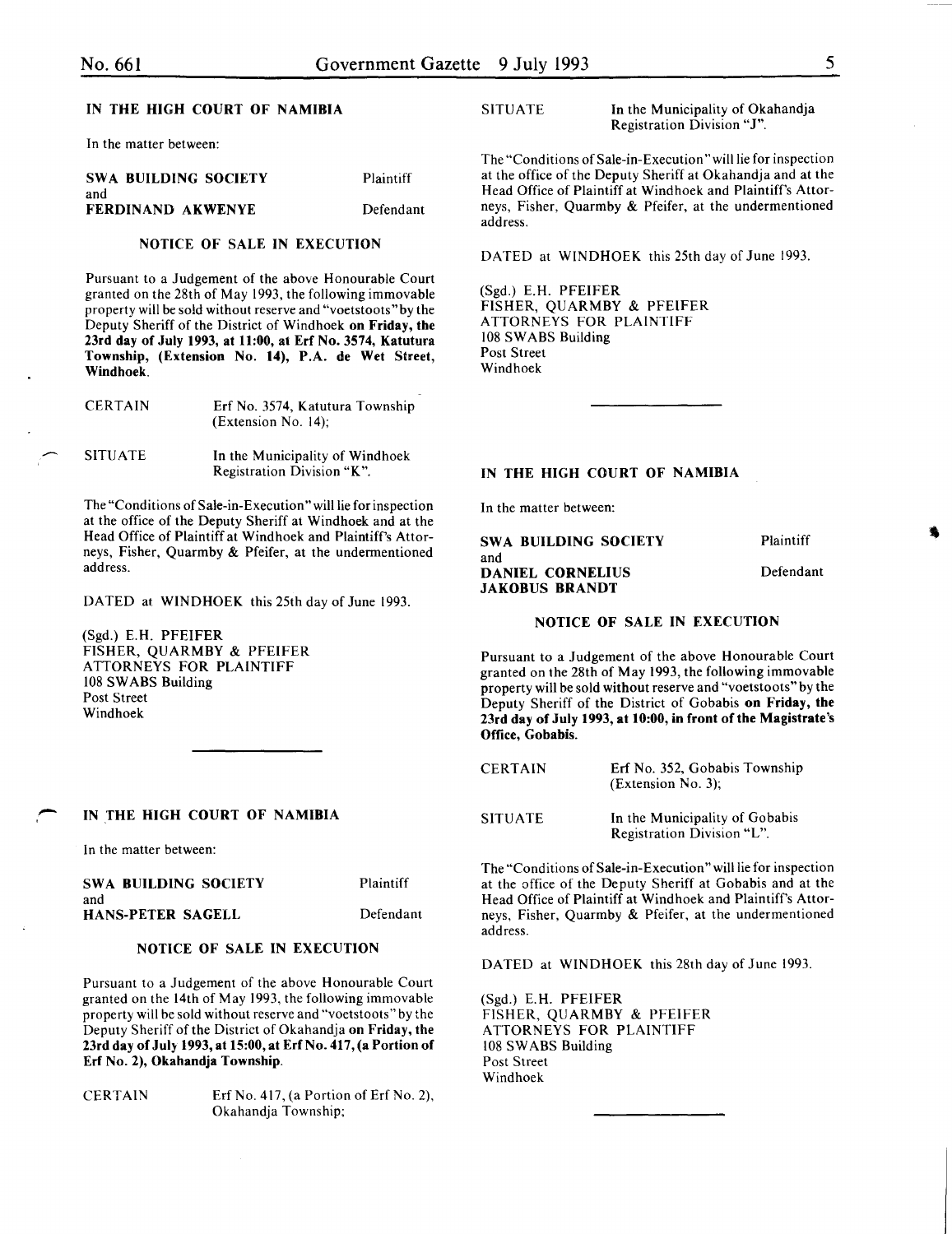# IN THE HIGH COURT OF NAMIBIA

In the matter between:

|     | SWA BUILDING SOCIETY | Plaintiff |
|-----|----------------------|-----------|
| and |                      |           |

WILFRED ABRAHAM AFRICA Defendant

# NOTICE OF SALE IN EXECUTION

Pursuant to a Judgement of the above Honourable Court granted on the 30th day of April 1993, the following immovable property will be sold without reserve and "voetstoots" by the Deputy Sheriff of the District of Otjiwarongo on Friday, the 23rd day of July 1993, at 10:00, at Erf No. 1688, (a Portion of Erf No. 962) Otjiwarongo Township.

| <b>CERTAIN</b> | Erf No. 1688, (a Portion of Erf No. |  |
|----------------|-------------------------------------|--|
|                | 962, Otjiwarongo Township;          |  |

SITUATE In the Municipality of Otiiwarongo Registration Division "D".

The "Conditions of Sale-in-Execution" will lie for inspection at the office of the Deputy Sheriff at Otjiwarongo and at the Head Office of Plaintiff at Windhoek and Plaintiff's Attorneys, Fisher, Quarmby & Pfeifer, at the undermentioned address.

DATED at WINDHOEK this 29th day of June 1993.

(Sgd.) E.H. PFEIFER FISHER, QUARMBY & PFEIFER ATTORNEYS FOR PLAINTIFF 108 SWABS Building Post Street Windhoek

#### IN THE HIGH COURT OF NAMIBIA

In the matter between:

| SWA BUILDING SOCIETY | Plaintiff |
|----------------------|-----------|
| and                  |           |
| FRANS THOMAS         | Defendant |

# NOTICE OF SALE IN EXECUTION

Pursuant to a Judgement of the above Honourable Court granted on the 24th day of July 1992, the following immovable property will be sold without reserve and "voetstoots" by the Deputy Sheriff of the District of Windhoek on Monday, the 26th day of July 1993, at 10:00, at Erf No. 1846, Windhoek Township, No. 34 Beethoven Street, Windhoek West.

SITUATE In the Municipality of Windhoek Registration Division "K ".

The "Conditions of Sale-in-Execution" will lie for inspection at the office of the Deputy Sheriff at Windhoek and at the Head Office of Plaintiff at Windhoek and Plaintiff's Attorneys, Fisher, Quarmby & Pfeifer, at the undermentioned address.

DATED at WINDHOEK this 29th day of June 1993.

(Sgd.) E.H. PFEIFER FISHER, QUARMBY & PFEIFER ATTORNEYS FOR PLAINTIFF 108 SWABS Building Post Street Windhoek

#### IN THE HIGH COURT OF NAMIBIA

In the matter between:

SWA BUILDING SOCIETY and JOHANNES GERHARDUS JANZEN Plaintiff Defendant

#### NOTICE OF SALE IN EXECUTION

Pursuant to a Judgement of the above Honourable Court granted on the 25th day of September 1992, the following immovable property will be sold without reserve and "voetstoots" by the Deputy Sheriff of the District of Windhoek on Monday, the 26th day of July 1993, at 10:30, at Erf No. 3801, (a Portion of Erf No. 2309), Windhoek Township, Blenkenson Street, Windhoek West.

| <b>CERTAIN</b> | Erf No. 3801, (a Portion of Erf No.<br>2309), Windhoek Township; |
|----------------|------------------------------------------------------------------|
| <b>SITUATE</b> | In the Municipality of Windhoek<br>Registration Division "K".    |

The "Conditions of Sale-in-Execution" will lie for inspection at the office of the Deputy Sheriff at Windhoek and at the Head Office of Plaintiff at Windhoek and Plaintiff's Attorneys, Fisher, Quarmby & Pfeifer, at the undermentioned address.

DATED at WINDHOEK this 30th day of June 1993.

 $\mathbf{I}$ 

j

 $\mathbf{I}$ 

 $\mathbf{I}$ 

 $\mathbf{I}$ 

 $\mathbf{I}$ 

~j

j

j

I

j

 $\mathbf{I}$ 

 $\mathbf{I}$ 

(Sgd.) E.H. PFEIFER FISHER, QUARMBY & PFEIFER ATTORNEYS FOR PLAINTIFF 108 SWABS Building Post Street<br>Windhoek Windhoek **in the community of the community**  $\mathbf{w}$  is the community of the community of the community of the community of the community of the community of the community of the community of the community of the communit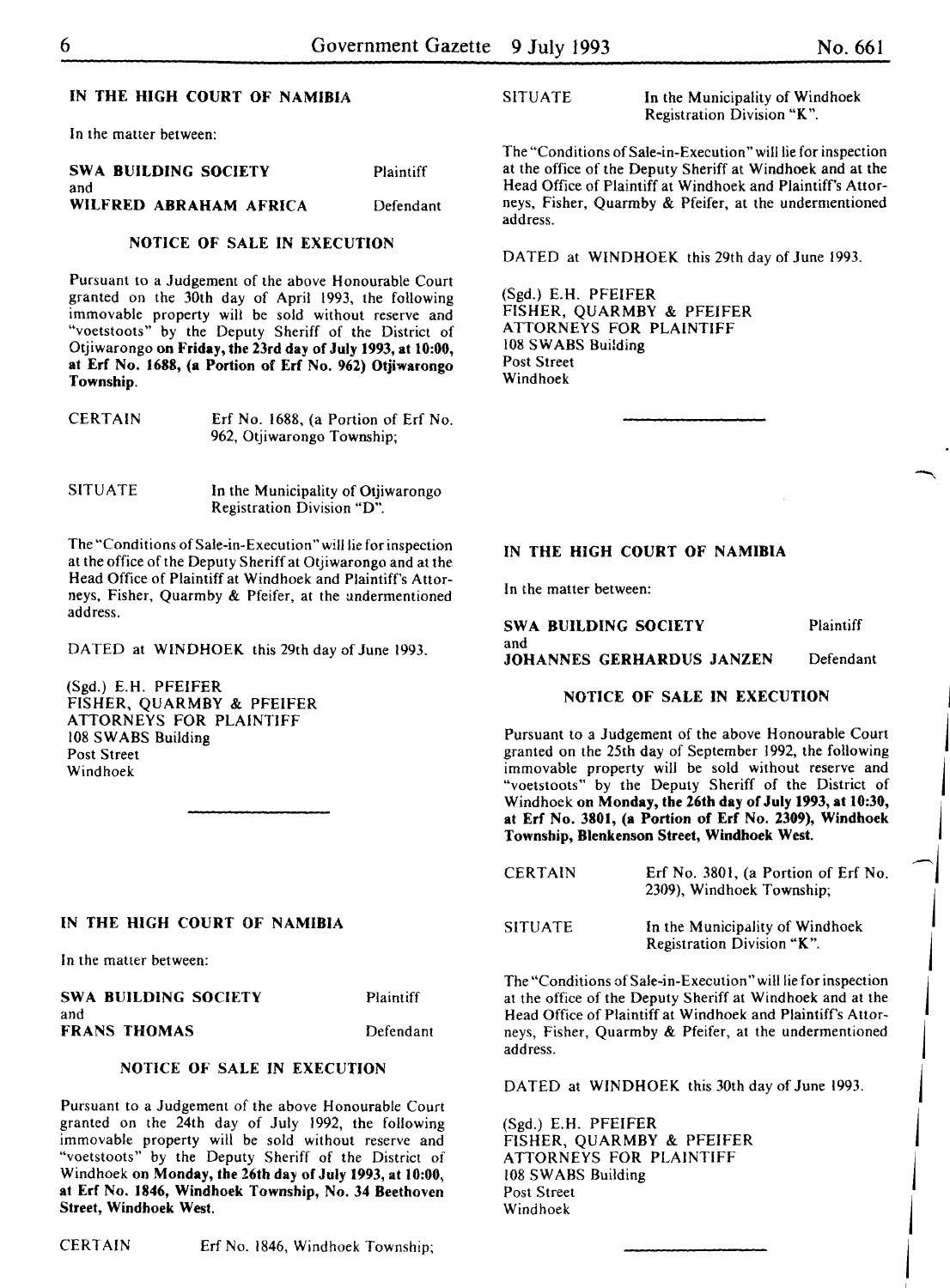#### IN THE HIGH COURT OF NAMIBIA NO.: A 139/93 WINDHOEK, FRIDAY 25TH JUNE 1993 BEFORE THE HONOURABLE MR. JUSTICE STRYDOM, JUDGE-PRESIDENT

In the matter of:

| <b>BASIL STARKE HOLDINGS</b> | Applicant  |
|------------------------------|------------|
| (PTY) LIMITED                |            |
| (In Liquidation)             |            |
| and                          |            |
| <b>DESERT CONSTRUCTIONS</b>  | Respondent |
| (PROPRIETARY) LIMITED        |            |

Having heard Advocate Totemeyer, Counsel for the Applicant and having read the Notice of Motion and other documents filed of record:

#### IT IS ORDERED:

- I. That the abovementioned Respondent be and is hereby placed under Provisional Liquidation.
- 2. That a Rule Nisi do issue calling upon all persons concerned to show cause, if any, to this Court on the 30th of July 1993, at 10:00, why the said Respondent Company should not be placed under final winding-up order.
- 3. That this order be published once in the Government Gazette, The Namibian and the Registered Office of the Respondent.

BY ORDER OF COURT.

REGISTRAR LORENTZ & BONE

# IN THE HIGH COURT OF NAMIBIA

In the matter between:

NAMIBIAN BANKING CORPORATION LTD.

Plaintiff

and NICOLAAS HERNARDUS FERIS Defendant

#### NOTICE OF SALE IN EXECUTION OF IMMOVABLE PROPERTY

In execution of a judgement of the above Honourable Court in the abovementioned suit, a sale will be held on 26 July 1993, at 09:00, at the premises of the undermentioned property of the Defendant.

CERTAIN Erf 4942 (a Portion of Erf 2780), Khomasdal Township (Extension No.4);

SITUATED Registration Division "K";

MEASURING 453 (Four Five Three) square metres.

The property shall be sold by the Deputy Sheriff of Windhoek to the highest bidder with a reserve price of R66 000,00 (Sixty Six Thousand Rand).

10% of the purchase price is to be paid in cash on the date of the sale, the balance to be paid against transfer, to be secured by a Bank or Building Society or other acceptable guarantee to be furnished to the Deputy Sheriff within fourteen (14) days after the date of sale.

The full conditions of the Sale will be read out by the Deputy Sheriff on the day of the sale, but may be inspected at any time prior to the sale at the offices of the Deputy Sheriff or at the offices of the Plaintiff's attorneys.

DATED at WINDHOEK this 29th day of June 1993.

GIDEON KIRSTEN ATTORNEY ATTORNEYS FOR PLAINTIFF 8th Floor, Sanlam Centre Independence Avenue Windhoek

#### THE ALIENS ACT, 1937 NOTICE OF INTENTION OF CHANGE OF SURNAME

I, SILAS ASINO, residing at Okuryangava, No. 1059, Katutura, and presently unemployed, intend applying to the Minister of Home Affairs for authority under section 9 of the Aliens Act, 1937, to assume the surname IITA for the reason that ASINO is not my real surname.

I previously bore the names SILAS ASINO.

Any person who objects to my assumption of the said surname of  **should as soon as may be lodge his/her** objection, in writing, with a statement of his/ her reasons therefor, with the Magistrate of Windhoek.

S. ASINO Dated: 11 June 1993 1144